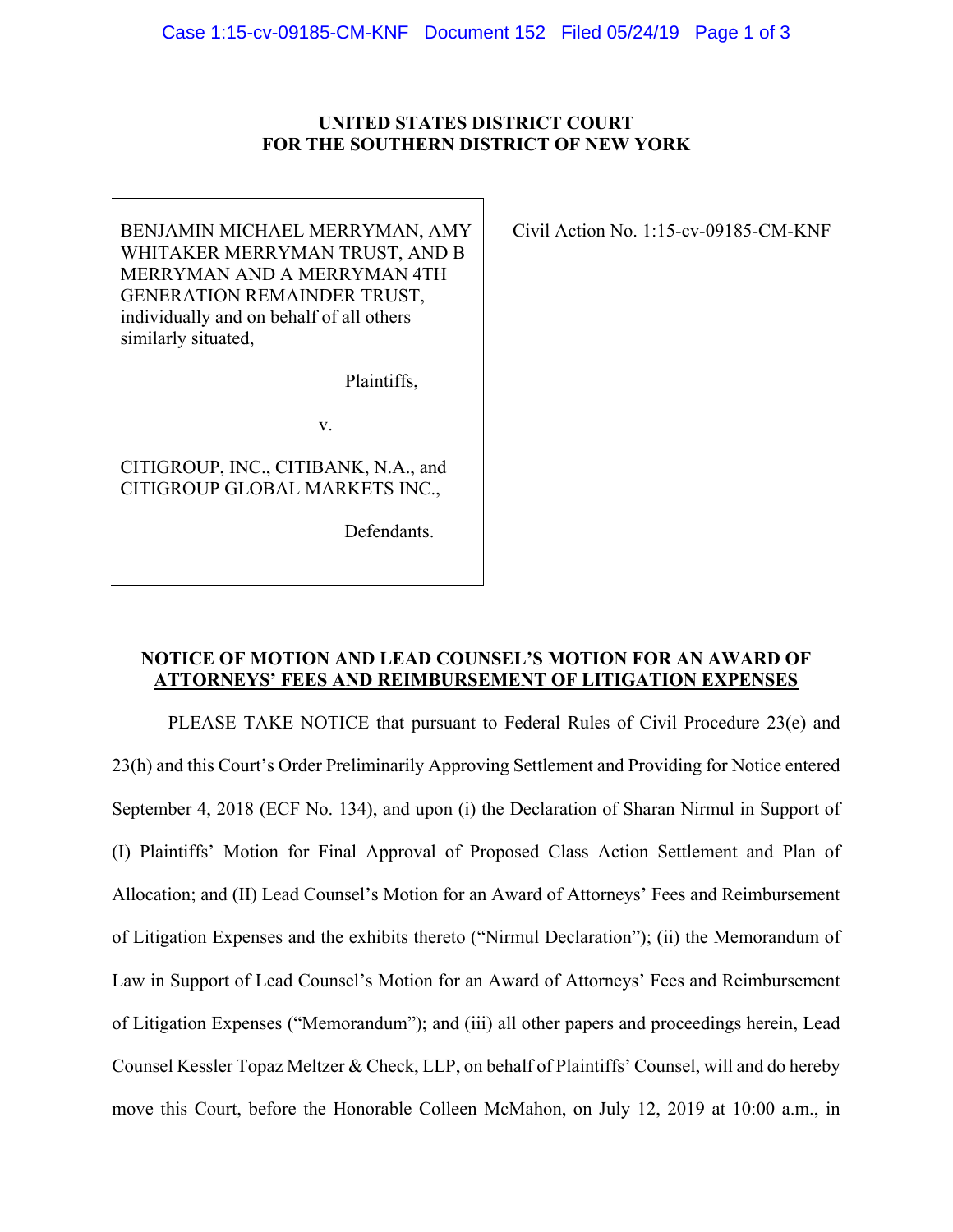## Case 1:15-cv-09185-CM-KNF Document 152 Filed 05/24/19 Page 2 of 3

Courtroom 24A of the United States District Court for the Southern District of New York, 500 Pearl Street, New York, NY 10007, or at such other location and time as set by the Court, for entry of an Order awarding attorneys' fees and reimbursement of expenses. A proposed Order granting the requested relief will be submitted with Lead Counsel's reply papers after the deadline for objecting to the motion has passed.

As explained in more detail in the accompanying Nirmul Declaration and Memorandum, Lead Counsel respectfully requests that the Court approve an award of attorneys' fees in the amount of 33⅓% of the \$14.75 million Settlement Fund, plus interest. That amount would be allocated as follows: (i) 85% to Kessler Topaz Meltzer & Check, LLP and (ii) a total of 15% to two attorneys that served as local counsel when the litigation was originally filed in the Western District of Arkansas and continue to serve as liaison counsel for Named Plaintiffs—*i.e.*, 10% to Amy C. Martin, Esq. of Amy C. Martin P.A. and 5% to G. Chadd Mason, Esq. of Prevost, Shaff, Mason & Carns, PLLC. Lead Counsel further requests that the Court award reimbursement of Lead Counsel's expenses in the amount of \$678,434.41. Finally, Lead Counsel respectfully requests service awards in the aggregate amount of \$25,000 to Plaintiffs as follows: \$20,000 to Named Plaintiffs Benjamin Michael Merryman, Amy Whitaker Merryman Trust, and B Merryman and A Merryman 4th Generation Remainder Trust and \$2,500 each to Plaintiffs Chester County Employees Retirement Fund and Stephen Hildreth.

Dated: May 24, 2019 Respectfully Submitted,

## **KESSLER TOPAZ MELTZER & CHECK, LLP**

*s/ Sharan Nirmul*  Joseph H. Meltzer Sharan Nirmul Ethan J. Barlieb Jonathan F. Neumann